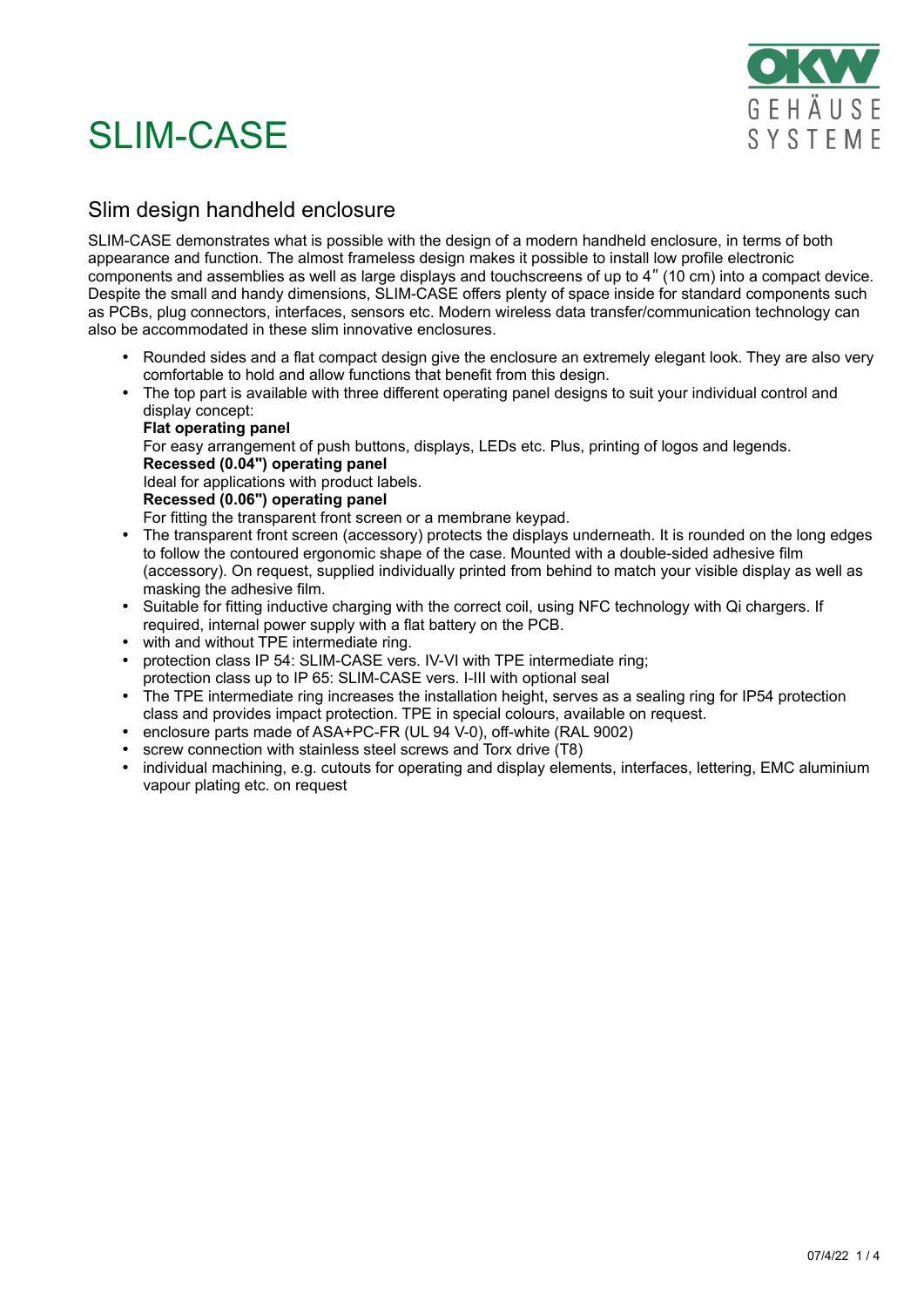



### Applications and Examples

Ideal for mobile electronics applications, indoors as well as outdoors.

- Measuring and control technology
- Wireless communication
- IoT/IIoT
- Medical and laboratory technology
- Health Care
- Office
- Safety engineering
- Environmental technology



Biofeedback to reduce stress Sensor Checkup System /

View Customizing Options



Monitoring



Smart Home Control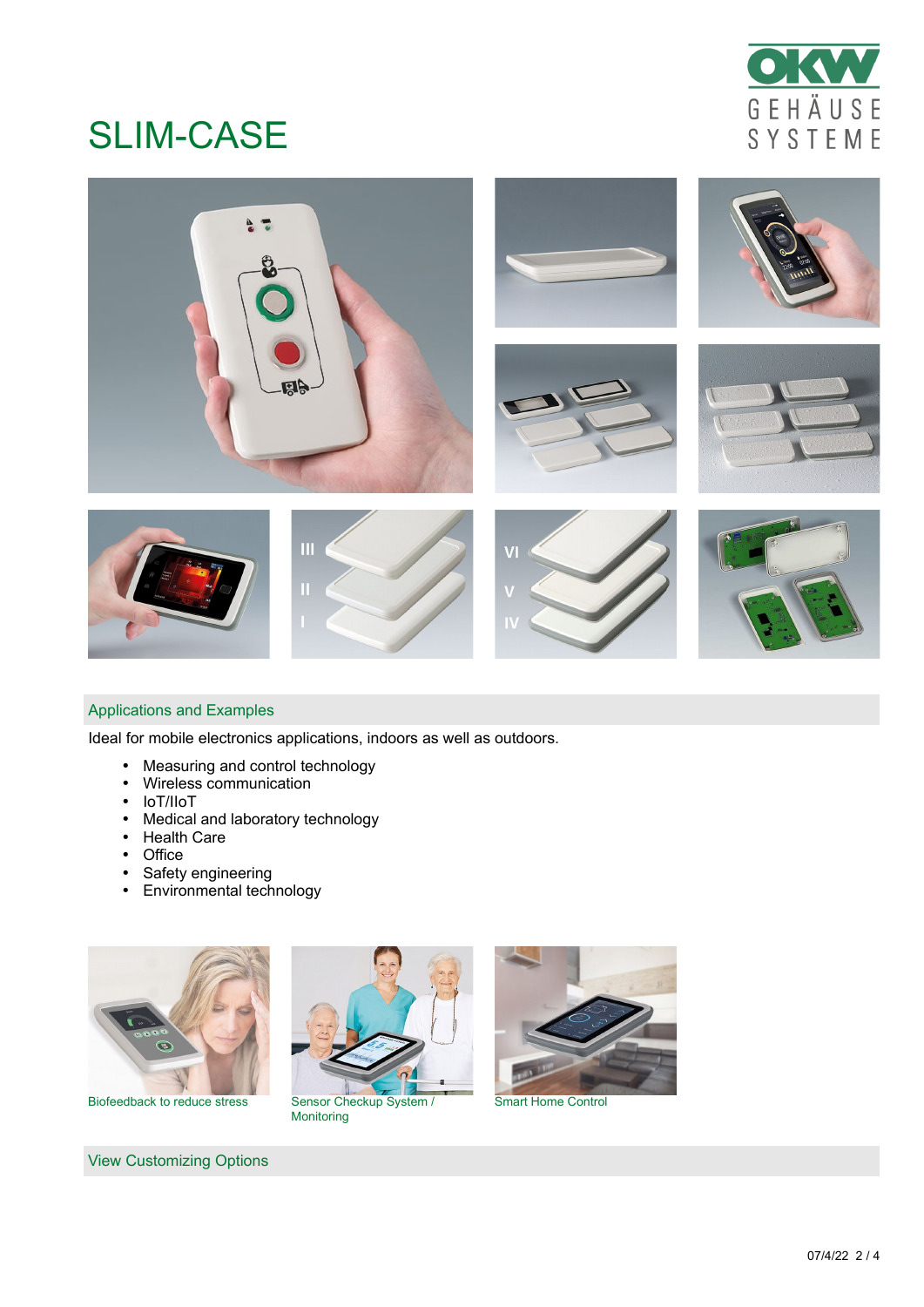

What do you still need for your own very personal product? We can supply enclosures and tuning knobs with all necessary modifications for fitting your electronic components. Customizing options for Slim-Case



#### Select Versions



[B5403107](https://www.okwenclosures.com/en/Slim-Case/B5403107.htm) SLIM-CASE M, Vers. I ASA+PC-FR (UL 94 V-0) off-white RAL 9002 5.83″x2.91″x0.75″ IP 65 opt., IP 40



[B5403307](https://www.okwenclosures.com/en/Slim-Case/B5403307.htm) SLIM-CASE M, Vers. III ASA+PC-FR (UL 94 V-0) off-white RAL 9002 5.83″x2.91″x0.75″ IP 65 opt., IP 40



[B5403117](https://www.okwenclosures.com/en/Slim-Case/B5403117.htm) SLIM-CASE M, Vers. IV ASA+PC-FR (UL 94 V-0) off-white RAL 9002 5.83″x2.91″x0.87″ IP 54



[B5403317](https://www.okwenclosures.com/en/Slim-Case/B5403317.htm) SLIM-CASE M, Vers. VI ASA+PC-FR (UL 94 V-0) off-white RAL 9002 5.83″x2.91″x0.87″ IP 54



[B5403207](https://www.okwenclosures.com/en/Slim-Case/B5403207.htm) SLIM-CASE M, Vers. II ASA+PC-FR (UL 94 V-0) off-white RAL 9002 5.83″x2.91″x0.75″ IP 65 opt., IP 40



[B5403217](https://www.okwenclosures.com/en/Slim-Case/B5403217.htm) SLIM-CASE M, Vers. V ASA+PC-FR (UL 94 V-0) off-white RAL 9002 5.83″x2.91″x0.87″ IP 54